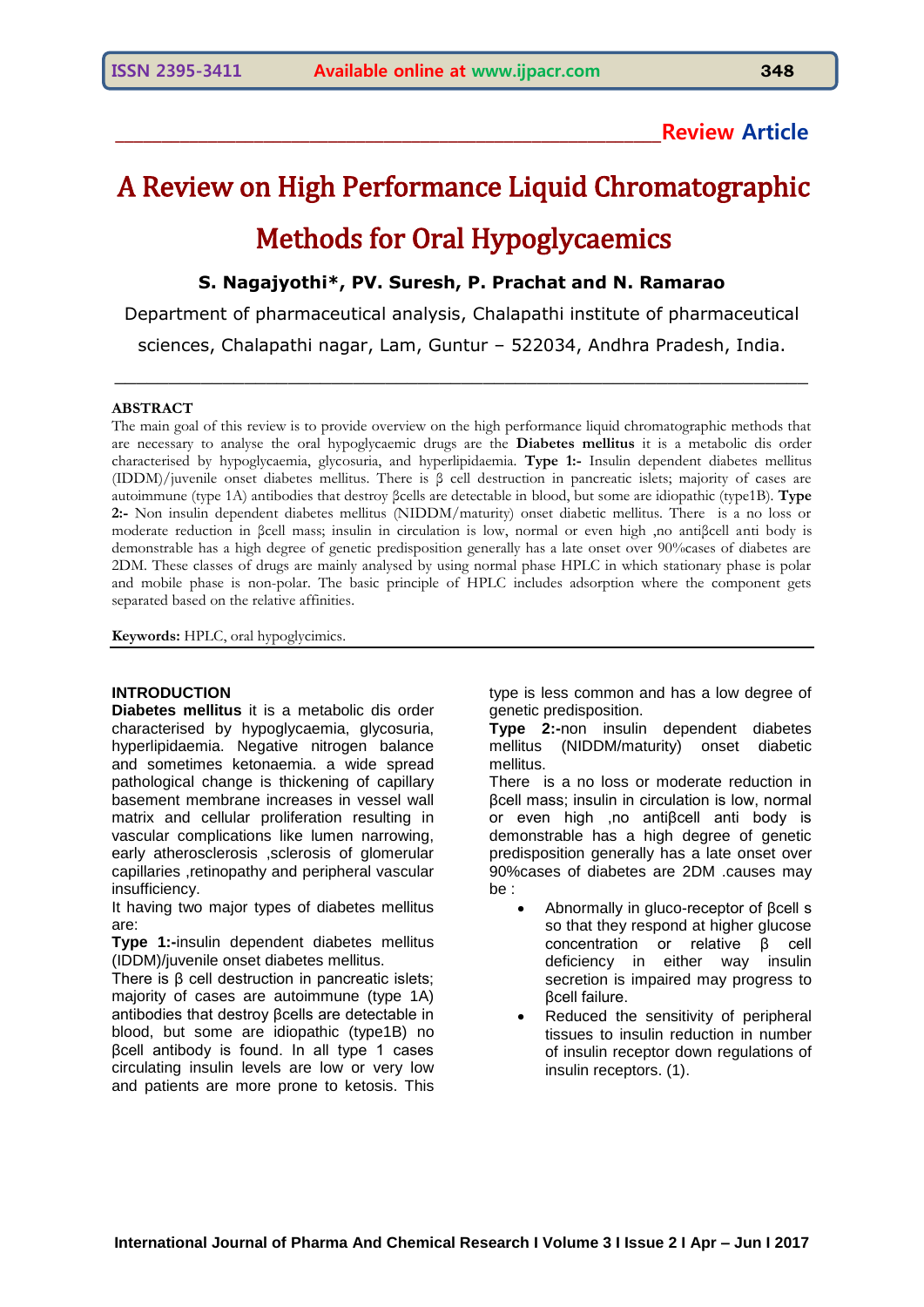| <b>Enhance insulin secretion</b>                                                                                                                                                                                                                                                                | Overcome insulin<br>resistance                                   | Miscellaneous anti diabetic drugs                                                                                                                                                                            |
|-------------------------------------------------------------------------------------------------------------------------------------------------------------------------------------------------------------------------------------------------------------------------------------------------|------------------------------------------------------------------|--------------------------------------------------------------------------------------------------------------------------------------------------------------------------------------------------------------|
| 1.sulfonylureas<br>Glipizide, gliclazide, glibenclamide,<br>alimepiride<br>2.meglatinide/phenylalanine<br>Repaglinine, nateglytine.<br>3. dipeptidly peptidase-4<br>Sitagliptin, vildagliptin saxagliptin,<br>alogliptin, linagliptin.<br>4. glucagon like peptide 1<br>Exenatide, liraglutide. | 1.biguanide<br>Metformin<br>2.thiazolidinediones<br>Pioglitazone | $1.\alpha$ -glycosidase inhibiters<br>Acarbose, miglitol, voglibone.<br>2.amylin analogue<br>Pramlintide.<br>3.dopamine-D2 receptor<br>Bromocriptine.<br>4.sodium-glucose co transport -2<br>Dapagliflozine. |

## **Table 1: HPLC METHODS ON ORAL HYPOGLYSICEMICS**

| <b>DRUG NAME</b>                     | <b>METHOD</b>        | <b>STATONARY</b><br><b>PHASE</b>                     | <b>MOBILE</b><br>PHASE(ratio)                                                                         | <b>WAVE</b><br>LENGTH (nm) | <b>FLOW</b><br><b>RATE(min)</b> | <b>RETENTION</b><br>TIME(min) | Class /sub<br>class of drug                            |
|--------------------------------------|----------------------|------------------------------------------------------|-------------------------------------------------------------------------------------------------------|----------------------------|---------------------------------|-------------------------------|--------------------------------------------------------|
| Glibenclamide (3)                    | Rp-hplc              | C18(250x6mm<br>$,5 \mu m.$                           | Acetonitrile:<br>phosphate<br>buffer(60:40)v/                                                         | 253nm                      | 1ml/min                         | Less than 12<br>mins.         | K-ATP<br>channel<br>blockers<br>(sulphanyle<br>urea's) |
| Glipizide (4)                        | Rp-hplc-uv<br>method | C18(zorbax)<br><b>ODS</b><br>4.6x150nm)              | 0.01 <sub>m</sub><br>potassium<br>hydrogen<br>phosphate<br>buffer:<br>acetonitrile<br>(65:35)v/v      | 275nm                      | 1.5ml/min                       | Less than 12<br>min           | K-ATP<br>channel<br>blockers<br>(sulphanyle<br>urea's) |
| Gliclazide (5)                       | Hplc                 | C18(250mx4.6<br>mm)                                  | Methanol:<br>potassium<br>dihydrogen<br>phosphate<br>(85:25)v/v                                       | 227nm                      | 1.2ml/min                       | $2.45$ min                    | K-ATP<br>channel<br>blockers<br>(sulphanyle<br>urea's  |
| Piogliglitazone<br>hydrochloride (5) | hplc                 | C18(250mx4.6<br>mm)                                  | Methanol:<br>potassium<br>dihydrogen<br>phosphate<br>(85:25)v/v                                       | 227nm                      | 1.2ml/min                       | $2.42$ min                    | Thiazolidinedi<br>one(ppar/activ<br>ar)                |
| Metformin (6)(7)                     | Rp-hplc              | C18(250mx6m<br>m)                                    | Acetonitrile:me<br>thanol:phosph<br>ate<br>buffer(30:60:1<br>0)v/acetonitrile<br>:water<br>(90:10)v/v | 221nm                      | $1m$ /min                       | 2.45min&2.74<br>min.          | Biguanide<br>(amp k activer)                           |
| Nagateglinide(6)                     | Rp-hplc              | C18(250mx6m<br>m                                     | Acetonitrile:me<br>thanol:phosph<br>ate<br>buffer(30:60:1<br>0)v/v                                    | 226nm                      | $1m$ /min                       | 4.22min                       | Meglitinide/ph<br>enylalanine<br>analogues.            |
| Repaglinide (7)                      | Rp-hplc              | C <sub>18</sub>                                      | Acetonitrile:<br>water(90:10)v/<br>v                                                                  | 223nm                      | 1ml/min                         | 6.13min                       | Meglitinide/ph<br>enylalanine<br>analogues.            |
| Saxagliptin (8)                      | Rp-hplc              | C18(5ml/25cm<br>x4.6min)                             | Phosphate<br>buffer:acetonilr<br>ile:methonol(7<br>5:15:10)v/v                                        | 225nm                      | 1.5ml/min                       | 6.20min                       | Diphenylpeptid<br>ase-4<br>$(dpp-4)$<br>inhibitors.    |
| Metformin<br>pioglitazone(9)         | Rp-hplc              | Bds(hypercil)c<br>18 column<br>(250x4.6mm,5<br>$\mu$ | Acetonitrile:<br>potassium<br>dihydrogen<br>phosphate<br>buffer(50:50)v/<br>$\mathsf{V}$              | 238nm                      | 1ml/min                         | Met-2.81min<br>Plo-4.57min    | To overcome<br>insulin<br>resistance.                  |
| Nateglinide(10)                      | Rp-hplc              | Ace-c18<br>column<br>(150x4.6mm,5<br>$.0 \mu m$ )    | Acetonitrile:trifl<br>ouroacetic<br>acid(25:25)v/v                                                    | 210nm                      | 1.5ml/min                       | 7.07min                       | K-atp channel<br>inhibitors                            |
| -Pioglitazone (11)                   | hplc                 | C18(3.9mmx1<br>50mm, 5µm)                            | Ammonium<br>formate buffer<br>is adjusted to<br>formic acid to<br>ph. -3(75:25)                       | 225nm                      | 1ml/min                         | Less than 12.                 | To overcome<br>insulin<br>resistance                   |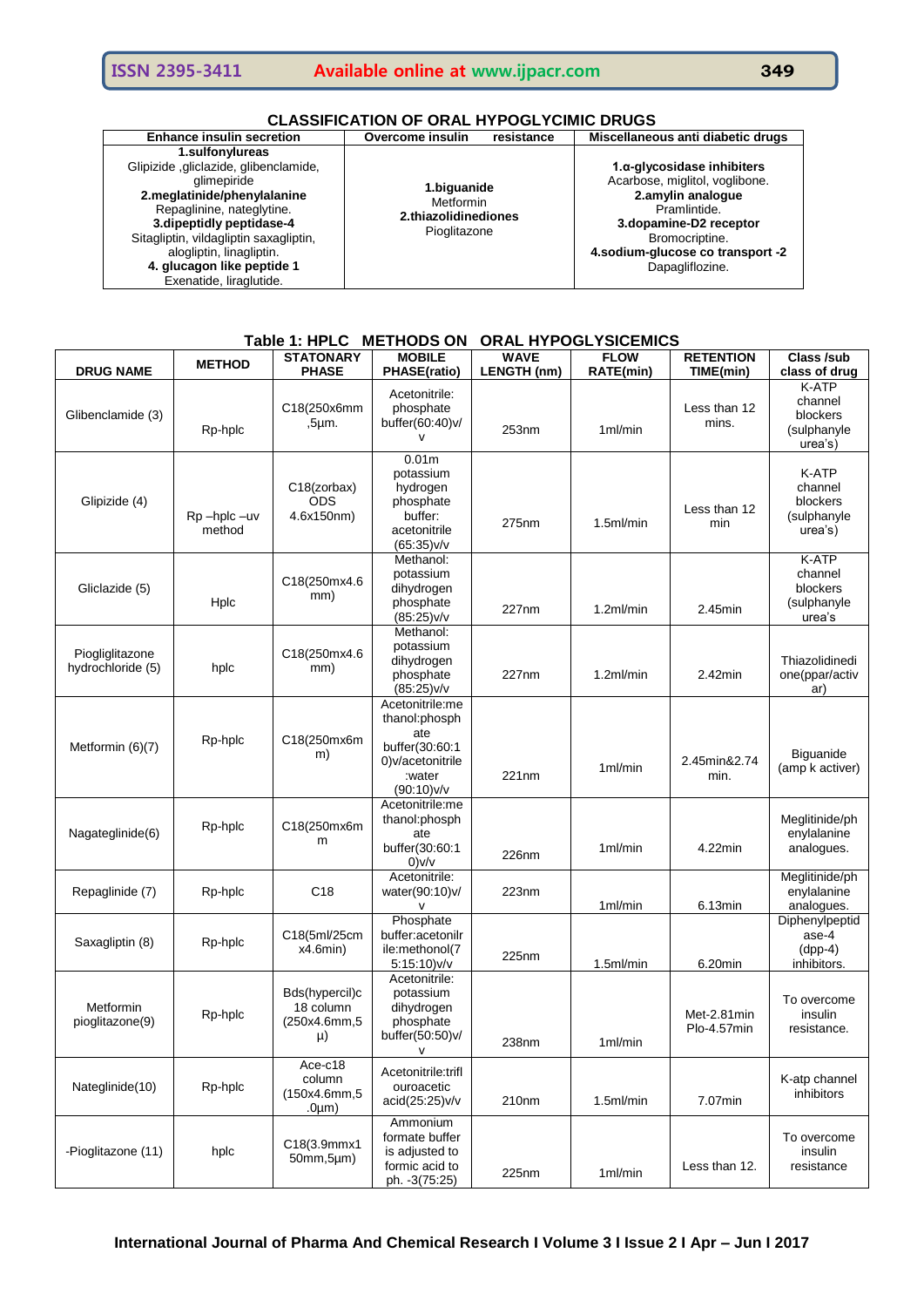# **ISSN 2395-3411 Available online at www.ijpacr.com 350**

| Natiglinide(12)                                              | hplc       | C18(250x4.6m<br>$m, 5\mu m)$               | Methanol:acet<br>onilrile0.05.kh<br>2po4(20:55:25                            | 215 <sub>nm</sub>         | $1m$ /min    | 6.040min                                    | Katp-channel<br>inhibitors                                                        |
|--------------------------------------------------------------|------------|--------------------------------------------|------------------------------------------------------------------------------|---------------------------|--------------|---------------------------------------------|-----------------------------------------------------------------------------------|
| Pioglitazone<br>hcl(13)                                      | Rp-hplc    | C18(250x4.6m<br>m)                         | Mixture of<br>buffer<br>:acetonitrile(55<br>:45) $v/v$                       | 254 <sub>nm</sub>         | $1m$ /min    | 9.73min                                     | To overcome<br>insulin<br>resistance                                              |
| Metformin<br>pioglitazone(14)                                | hplc       | C18(150x4.6m<br>$m, 5\mu$                  | Acetonitrile:am<br>moniumbuffer(<br>42:58)v/v                                | 255nm                     | $0.3$ ml/min | Met-5.17min<br>Pio-8.1min                   | To overcome<br>insulin<br>resistance                                              |
| Natiglinide(15)                                              | Rp-hplc    | C18(4.6mmx2<br>50mm)                       | Ammonium<br>dihydrogen<br>phosphate<br>buffer<br>:acetonitrile(40<br>:60)v/v | 226nm                     | 1ml/min      | 4.189min                                    | Meglitinide/ph<br>enylalanine<br>analogues.                                       |
| Metformin&saxgli<br>ptin(16)                                 | Rp-hplc    | C18(250x4.6m<br>$m, 5 \mu m$               | 0.05kh2po4"ac<br>etonitrile:meth<br>anol(60:20:20)<br>V/V                    | 220nm                     | 0.6ml/min    | Met-4.38, sax-<br>6.92min                   | Diphenylpeptid<br>ase-4<br>(dpp-<br>4)inhibitors.,<br>Biguanide<br>(amp k activer |
| Metformin<br>hydrochloride(17)                               | Hplc-uv    | Bio basic scx<br>5µm,250x4.6m<br>m)        | 1.7%ammoniu<br>m di hydrogen<br>phosphate ph<br>$-3, v/v$                    | 218nm                     | 1ml/min      | 10.08min                                    | Diphenylpeptid<br>ase-4<br>(dpp-<br>4)inhibitors                                  |
| Metformin<br>hydrochloride(18)                               | hplc       | Kromasil-<br>c18ODS                        | Water:<br>methanol(50:5<br>$\left( 0\right)$                                 | 270nm                     | 1ml/min      | 2.3min                                      | Diphenylpeptid<br>ase-4<br>(dpp-<br>4)inhibitors                                  |
| Tolbutamide(19)                                              | hplc       | Rp-18,5µm,                                 | Acetonitrile:<br>ammonium<br>acetate v/v                                     | 258nm                     | 1ml/min      | Less then 12                                | Sulfonylureas.                                                                    |
| Natiglinide (20)                                             | Hplc-hptlc | $C18-$<br>(250x4.6mm,5<br>µm)              | Methanol:<br>phosphate<br>buffer(75:25)v/<br>$v$ , (30:70) $v/v$ .           | 210nm                     | 1ml/min      | 2.2min                                      | Meglitinide/ph<br>enylalanine<br>analogues.                                       |
| Pioglitazone(21)                                             | hplc       | Nova-<br>pak,c18(3.9x1<br>50 <sub>mm</sub> | Sodiumphosp<br>hate:methanol:<br>acetonitrile(55:<br>30:15)v/v/v             | 228nm                     | 1ml/min      | 4.6min                                      | To overcome<br>insulin<br>resistance                                              |
| Metformin, gliclazi<br>de, pioglitazone<br>hydrochloride(22) | hplc       | C18 column                                 | Methanol:<br>potassium di<br>hydrogen(85:1<br>5)                             | 227nm                     | 1ml/min      | Met-2.15min.<br>GI-3.78min.<br>Pg-4,575min. | Biguanide,<br>thiazolidinedio<br>ne,<br>sulfonylureas.                            |
| Repaginate(23)                                               | hplc       | C18(100x4.6n<br>mx5µm)kroma<br>si ODS      | Methanol:<br>phosphate<br>buffer/v                                           | 242nm                     | 1ml/min      | Less than 12<br>min                         | Meglitinide<br>/phenylalanine<br>analogues.                                       |
| Nateglinide(24)                                              | hplc       | ODS c18<br>column                          | Methanol:<br>phosphate<br>buffer<br>$(50:50)$ v/v                            | 225nm                     | 1ml/min      | Less than 12<br>min.                        | Meglitinide/ph<br>enylalanine<br>analogues.                                       |
| Pioglitazone (25)                                            | Rp-hplc    | C18 column                                 | Methanol:ph4.<br>6 buffer                                                    | 273nm                     | 1ml/min      | Less then<br>12min.                         | To overcome<br>the insulin<br>resistance.                                         |
| Tolbutamide(26)                                              | Rp-hplc    | C <sub>18</sub> column                     | Methanol:orth<br>ophosphate:ac<br>etonitrile(10:30<br>:60)                   | 231nm                     | 1ml/min      | 4.60min.                                    | Sulfonylureas                                                                     |
| Metformin, & Sitagli<br>ptin(27)                             | hplc       | BDS-c18<br>$(100x4.6mm)$ C<br>olumn        | Orthophosphat<br>e:<br>methanol(50:5<br>0)v/v                                | 215nm                     | 1ml/min      | Sit-<br>2.3min, met-<br>4.6min              | Diphenylpeptid<br>ase-4<br>(dpp-<br>4)inhibitors.,<br>Biguanide<br>(amp k activer |
| Metformin(28)                                                | hplc       | Thermosil<br>,c18column                    | Warter:acetoni<br>Irie(40:60)                                                | 232nm                     | 1ml/min      | 2.064min                                    | Biguanide<br>(amp k activer)                                                      |
| Nateglinide(30)                                              | Rp-hplc    | ACE C18<br>analytical<br>column (150 x     | acetonitrile<br>and0.05%<br>trifluoroacetic                                  | UV detection<br>at 210 nm | $1.5$ mL/min | 7.07 min                                    | Meglitinide/ph<br>enylalanine<br>analogues.                                       |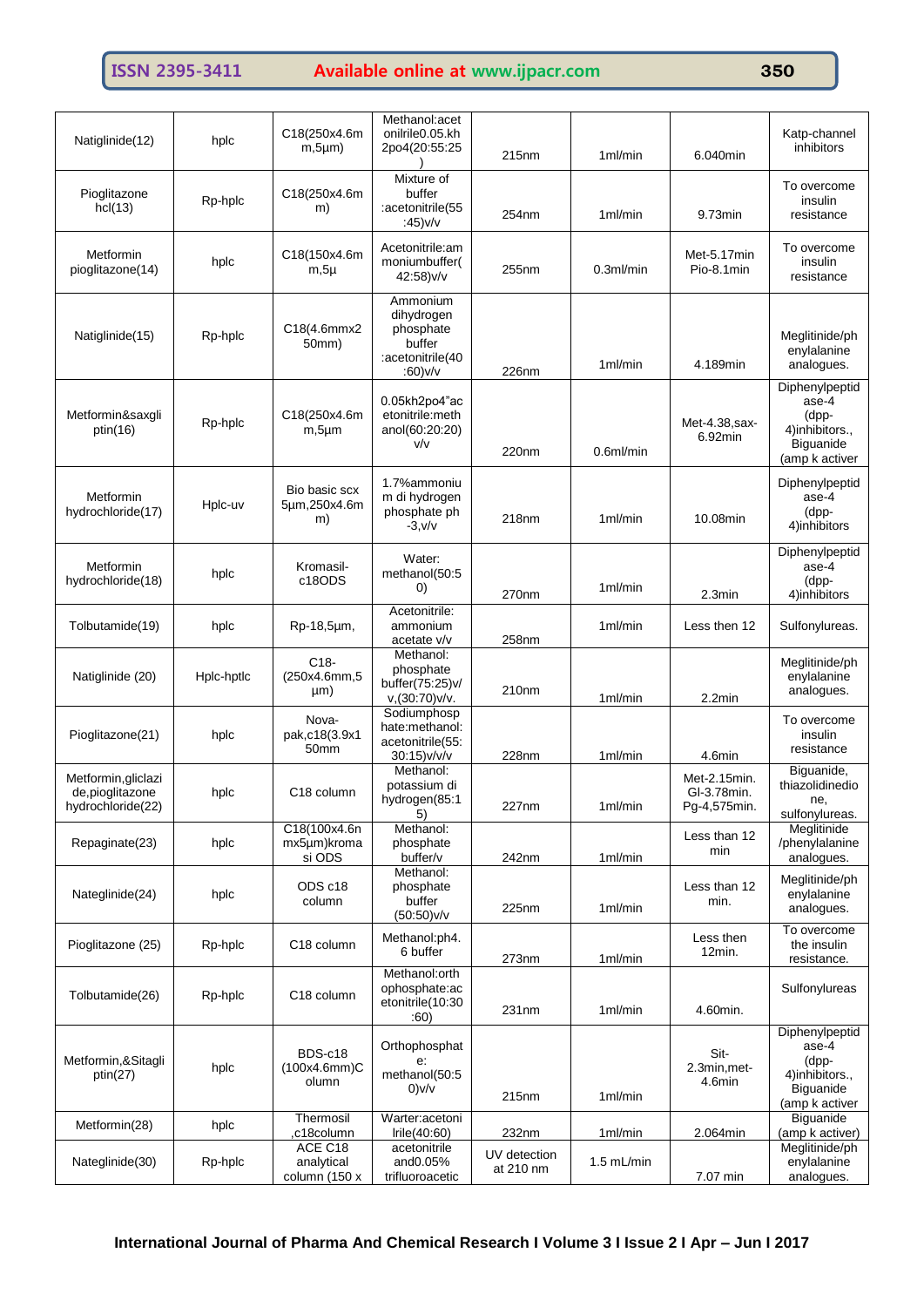### **ISSN 2395-3411 Available online at www.ijpacr.com 351**

|                                                                                                                                                                                                                                                          |                   | $4.6$ mm.                                              | acid $(25.25v/v)$                                                                                    |                     |           |                                                     |                                                                                                  |  |
|----------------------------------------------------------------------------------------------------------------------------------------------------------------------------------------------------------------------------------------------------------|-------------------|--------------------------------------------------------|------------------------------------------------------------------------------------------------------|---------------------|-----------|-----------------------------------------------------|--------------------------------------------------------------------------------------------------|--|
| pioglitazone and<br>glimepiride(31)                                                                                                                                                                                                                      | hplc              | Inertsil ODS<br>$(250 + -4.6)$<br>mm,5micro)<br>column | Acetonitrile<br>and<br>ammonium<br>acetate (pH<br>4.5; 20mM) in<br>proportion of<br>60:40 ( $v/v$ ). | 230 <sub>nm</sub> . | $1m$ /min | Pio-gl $7.0+/-$<br>$0.1$ and<br>$10.2 + (-0.1)$ min | To overcome<br>the insulin<br>resistance. K-<br>ATP channel<br>blockers<br>(sulphanyle<br>urea's |  |
|                                                                                                                                                                                                                                                          | <b>UPLC- (29)</b> |                                                        |                                                                                                      |                     |           |                                                     |                                                                                                  |  |
|                                                                                                                                                                                                                                                          |                   |                                                        |                                                                                                      |                     |           |                                                     |                                                                                                  |  |
| This new Ultra Performance Convergence Chromatography™ (UPC ™) method produced data of equal or better quality than the<br>current HPLC method, was 10 times faster, and consumed less solvent. Column: ACQUITY UPC2 BEH, 3.0 x 100 mm,<br>$1.7 \mu m$ . |                   |                                                        |                                                                                                      |                     |           |                                                     |                                                                                                  |  |
| Temperature: 50 °C.                                                                                                                                                                                                                                      |                   |                                                        |                                                                                                      |                     |           |                                                     |                                                                                                  |  |
| Mobile phase: 95% Carbon dioxide: 5% methanol/IPA (1:1) containing 0.2% TFA.                                                                                                                                                                             |                   |                                                        |                                                                                                      |                     |           |                                                     |                                                                                                  |  |
| Flow rate: 2.5 mL/min.                                                                                                                                                                                                                                   |                   |                                                        |                                                                                                      |                     |           |                                                     |                                                                                                  |  |
| Back pressure: 120 Bar/1740 psi.                                                                                                                                                                                                                         |                   |                                                        |                                                                                                      |                     |           |                                                     |                                                                                                  |  |
| Detection: UV /PDA at 254 nm.                                                                                                                                                                                                                            |                   |                                                        |                                                                                                      |                     |           |                                                     |                                                                                                  |  |

#### **In this HPLC methods mostly using detectors are UV detector and PDA detector.**

**Conclusion: -** oral hypoglycaemic drugs are the **Diabetes mellitus** it is a metabolic dis order characterised by hypoglycaemia, glycosuria, and hyperlipidaemia. Negative nitrogen balance and sometimes ketonaemia. Normal phase HPLC has become important in the analysis of hypoglycimics. This method also helps in studying the reaction mechanisms and also reaction pathways which helps in establishing storage conditions of the drugs

#### **REFERENCES**

- 1. Essentials of medical pharmacology seventh edition KD Tripathi. Oral hypoglycaemic drugs pg.258-259.
- 2. Pharmacological classification of drugs with doses and preparations KD TRIPATI ( $5^{\text{m}}$  edition) Pg.42.
- 3. S.D. rajendra et.al, Indian journal of pharmaceutical sciences rp-hplc method for the estimation of glibinclamide in human serum.
- 4. Elvester, et.al. Development and validation of RP-HPLC–UV methods for determining of glipizide.
- 5. Web med central .com, development and validation of hplc method on gliclazide and pioglitazone hydrochloride.
- 6. Prasanthiet et.al. international journal of pharmacy and pharmacosciences. ISSNO-1491.
- 7. journal of liquid chromatography and related technologies.volume-35, 2012- ISSUE-3. Vol. 5 | No.2 | 137-141 | April-June | 2012ISSN: 0974-1496 | CODEN:

RJCABPhttp://www.rasayanjournal.co m.

- 8. R. Pravin Kumar et.al, Validated RP HPLC Method For Simuataneous Estimation of Metformin and Saxagliptin in Tablets.
- 9. Jajow Swapna\*et.al. Analytical Method Development and Method Validation for the Simultaneous Estimation of Metformin hydrochloride and Pioglitazone hydrochloride in Tablet Dosage Form by RP-HPLC. ISSN-2231–5667 www.asianpharmaonline.org.ISSN-

2231–5675.

- 10. Aylin HACIOĞLUet.al, Development and validation of an HPLC method for determination ofnateglinide in drug substances Marmara Pharmaceutical Journal 19: 103-108, 2015DOI: 10.12991/mpj.2015199640.
- 11. AMR Lotfy Saberet.al, Determination of Pioglitazone Hydrochloride in Tablets by High-Performance Liquid ChromatographyISSN-1996-918XPak. J. Anal. Environ. Chem. Vol. 9, No. 2 (2008) 118 . 121.
- 12. N.V. Krishna Reddyet.al, International Journal of Research in Pharmacy and Chemistry. Available online at www.iirpc.com. IJRPC 2011. 1(1)validated rp-hplc method for the estimation of nateglinide in formulation.
- 13. D.Srinivasulu et, al, Development and validation of New RP- HPLC method for determination of Pioglitazone HCl in Pharmaceutical Dosage forms. International Journal of Chemistry Research, Vol 1, Issue 1, 2010.
- 14. K.S. LAKSHMI et.al international journal of pharmacy and pharmaceutical sciences vol-1, issue-2 simultaneous determination of metformin and pioglitazone by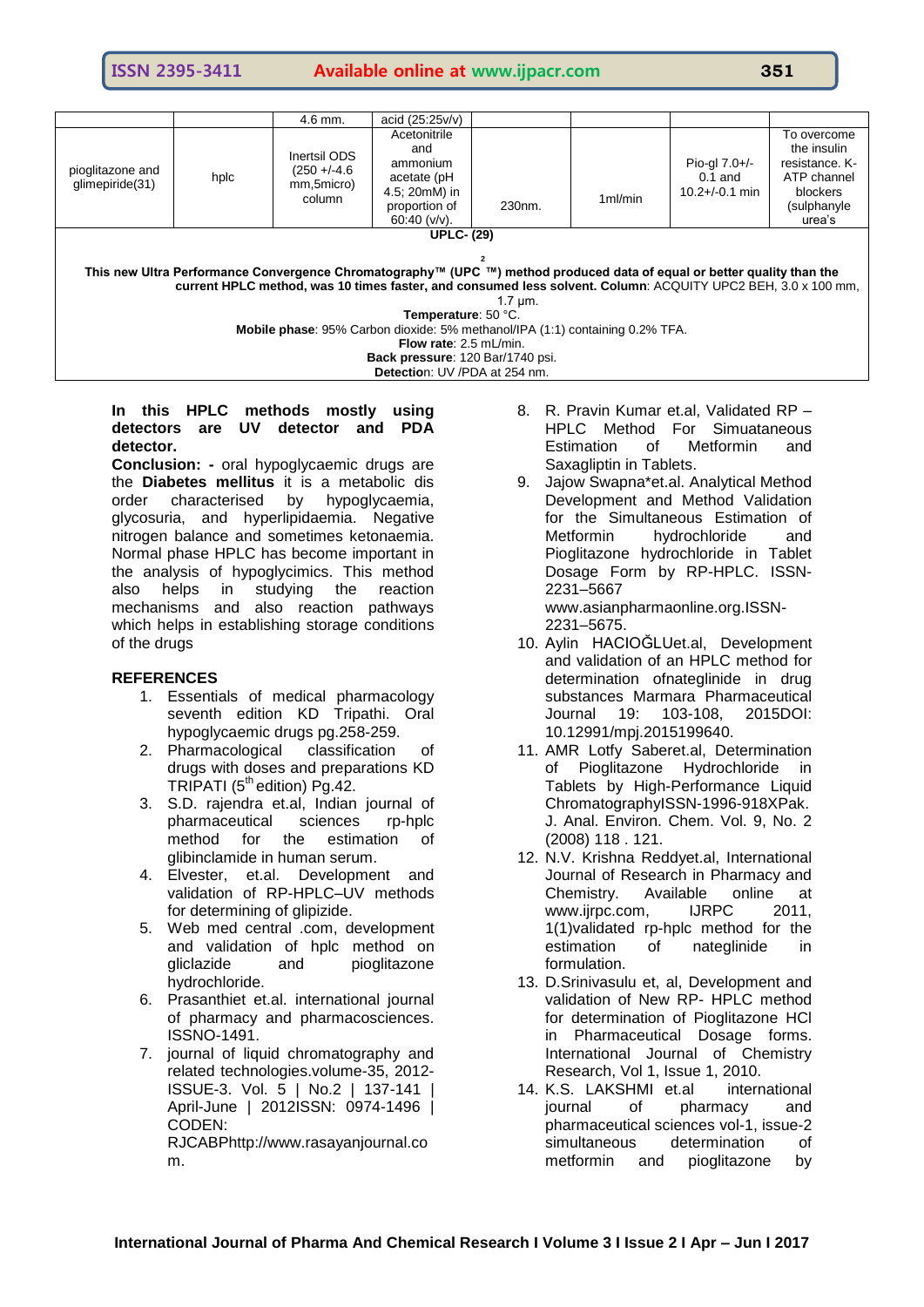reversed phase hplc in pharmaceutical dosage forms.

- 15. Challa Sudheer.et, al, European Journal of Pharmaceutical and Medical Research. www.ejpmr.com *ejpmr, 2016,3(3), 265-270* ISSN 3294-3211. A validated stability indicating rp-hplc method for estimation of natiglinide in bulk and pharmaceutical dosage forms.
- 16. P. B. N. Prasad1\*, K. Satyanaryana2, G. Krishnamohan3,et,alAmerican Journal of Analytical Chemistry, 2015, 6, 841-850Published Online October 2015 in Development and Validation of a Method for Simultaneous Determination of Metformin and Saxagliptin in a Formulation by RP-HPLC. *American Journal of Analytical Chemistry*, 6, 841-850. [http://dx.doi.org/10.4236/ajac.2015.61](http://dx.doi.org/10.4236/ajac.2015.611080) [1080](http://dx.doi.org/10.4236/ajac.2015.611080) P. B. N. Prasad1\*, K. Satyanaryana2, G. Krishnamohan3.
- 17. Joanne Gartland, *Thermo Fisher Scientific, Runcorn, Cheshire, UK* Analysis of Melamine and Metformin Hydrochloride by HPLC-UV. [www.thermoscientific.com/chromatogr](http://www.thermoscientific.com/chromatography) [aphy.](http://www.thermoscientific.com/chromatography)
- 18. Gadipally Saikiran , et ,al world journal of pharmacy and pharmaceutical sciences. Volume 3, Issue 3, 1149- 1159 ISSN 2278 – 4357, method development of metformin hydrochloride rp-hplc.
- 19. Kuldeep Sharma, et.al, world journal of pharmacy and pharmaceutical sciences.SJIF Impact Factor 5.210Volume 4, Issue 06, 772-783. Research Article ISSN 2278 – 4357. Rp-hplc analytical method for the quantitation of tolbutamide in formulation vehicle: application to homo-gene city and stability evaluation in preclinical study formulation Samples.
- 20. Manisha S. Phoujdar et, al. effect of ph and role of ionization on Chromatographic performance of nateglinide WORLD JOURNAL OF PHARMACY AND PHARMACEUTICAL SCIENCESSJIF Impact Factor 5,210Volume 4, Issue 06, 1353-1365. Research Article ISSN 2278 – 4357.
- 21. Rajaa Farhan Husseinet.al. Determination of pioglitazone level and its stability in human plasma by validated hplc assay. world journal of pharmacy and pharmaceutical

sciences .sjif impact factor 5.210 volume 4, issue 09, 11-22 research article issn 2278 – 4357.

- 22. Dr.sunil dhaneshwar, et.al. Article id wwc001078 .Development And Validation of a Hplc Method for the Determination of Metformin Hydrochloride, Gliclazide and Piogliglitazone Hydrochloride in Multicomponent Formulation.
- 23. PingaleP.et.al, Development and Validation of RP-HPLC Method for the Estimation of Repaglinide in Bulk Drug and Pharmaceutical Formulation. [International Journal of Drug](http://www.ijddr.in/archive.php)  [Development and Research](http://www.ijddr.in/archive.php)
- 24. Madhira vns ram Prasad et.al .International Journal of Scientific & Engineering Research, Volume 5, Issue 4, April-2014 268 ISSN 2229- 5518 IJSER © 2014 http://www.ijser.org development and validation of high performance liquid chromatographic method for the determination of nateglinide in human plasma by hplc-uv detection.
- 25. Ramakrishna Kommana et.al. www.scholarsresearchlibrary.com ISSN 0975-5071. USA CODEN: DPLEB4. Development and validation of HPLC and UV spectrophotometric methods for determination of pioglitazone hydrochloride in bulk and its formulations et.. al of pharmacy and pharmaceutical Sciences, Vol. 1, Issue 2, Oct-Dec. 2009.
- 26. D. madhulatha et.al, Int. J. Chem. Sci.: 11(4), 2013, 1607-1614ISSN 0972- 768X Development and validation of rp-hplc method. For quantitative analysis tolbutamide in pure and pharmaceutical formulations. *www.sadgurupublications.com*
- 27. KarimUlla S K.et.al. Method development and validation of sitagliptin and metformin using reverse phase HPLC method in bulk and tablet dosage form. *www.sadgurupublications.com* ISSN 0975-5071 USA CODEN: DPLEB4.
- 28. Sowjanya P\*et.al, rp-hplc method development of metformin in pharmaceutical dosage form. JPA | Volume 4 | Issue 4 | December, 2015(1-19)
- 29. CIJO MADATHIL XAVIER, et.al, rpuplc method development and validation for the determination of nateglinide in bulk drug and pharmaceutical formulations: a quality